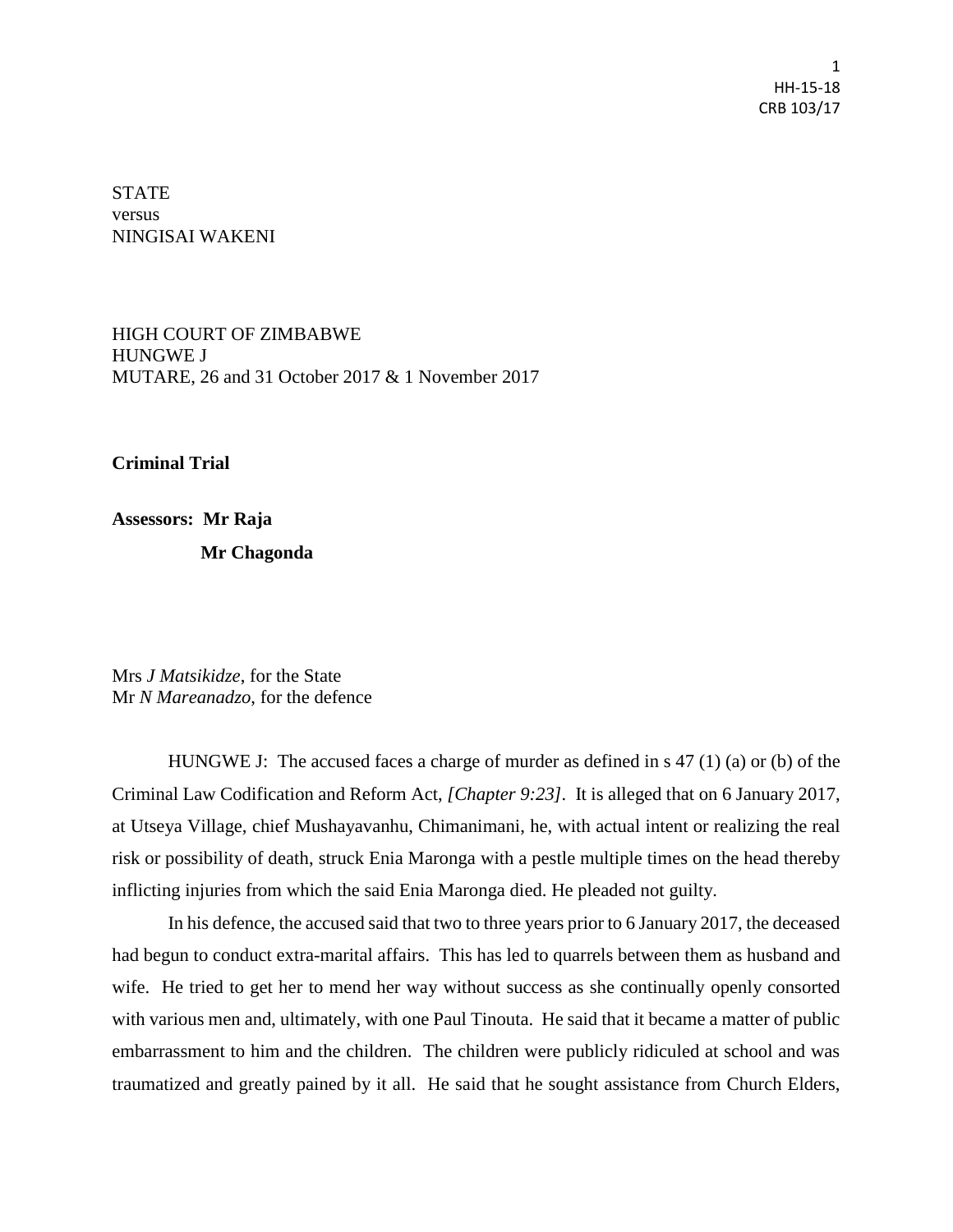close relatives including his in-laws, to resolve his problem with his wife, but nothing appeared to work.

Consequently, she had deserted the matrimonial bedroom thereby depriving him of his conjugal rights. He said that even after her sojourn to her maiden home in Buhera before Christmas of 2016 and specifically on 22 December, he had hoped that she would come back reformed. When she eventually returned on 5 January 2016, she had kept to her separate bedroom. On the following day, he had decided to discuss and settle this issue with her.

However, his efforts were spurned as she ridiculed him leading to a misunderstanding. This misunderstanding degenerated into a fist fight as she tried to strangle him and or grab his private parts. He had rushed out of the kitchen and the deceased had pursued him. He said that she grabbed a pestle next to the kitchen entrance and tried to attack him with this pestle. He then wrestled it away from her and she ran away from him. As he pursued her, he said that the deceased tripped and fell over a rocky surface. After she had fallen, he testified that, he then struck her with the pestle that he still wielded in his hands.

He testified that he did not direct his blows to any particular part of the body. Put differently, it was an indiscriminate assault of the deceased out of anger. He left the scene before he realized that he had delivered fatal blows to his wife. He denied any intention to cause death or that he had realized that his conduct could result in death. He admitted that he was negligent in assaulting the deceased and prayed that he be found guilty of only culpable homicide.

Their 15-year old daughter, Vaida Wakeni provided the evidence upon which the State case was built. She testified that sometime in December 2016 her mother left for Buhera. By that time, to her knowledge, her mother was not sharing the master bedroom with her father the accused. She was not aware of the reasons behind this. She was however, aware of allegations of infidelity directed at her mother by the accused. The name of one Paul Tinouta had featured prominently in these allegations. To her knowledge, her mother had consistently denied the allegations. A day after her mother's return from Buhera, she said that after supper her father sent her to call her mother into the kitchen. When she returned together with her mother, her father sent her away so that they could discuss what the father termed adult affairs. She went into her bedroom.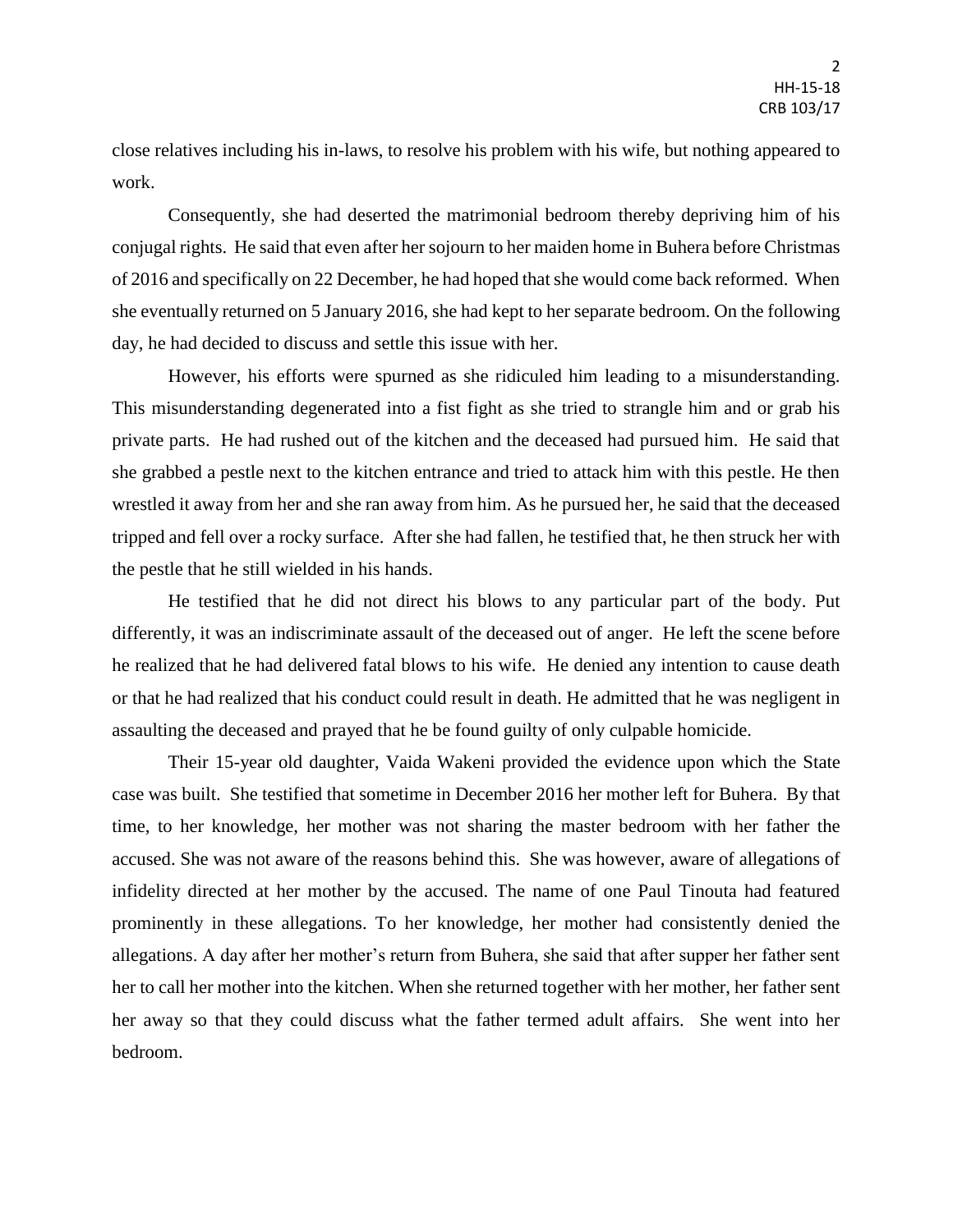Shortly after she had left the kitchen, she heard the two quarrel. She was unable to pick up the subject of the quarrel. As the quarrel heated up, she got out of the bedroom. It was apparent to her that the quarrel was boiling over. She testified that, at that stage she saw the accused hold her mother with one hand. He was assaulting her at the same time with the other. She raised alarm by crying out for help. Her mother broke loose of his grip and ran away from the accused, her father. She testified that her father soon thereafter grabbed a pestle and gave chase to her fleeing mother. He used this pestle to trip the deceased to the ground.

When her mother had fallen to the ground, she saw her father strike her mother twice on the head using this pestle before the neighbours arrived at the scene. It was a moonlit night. She was able to see what was taking place a few metres away from her. By the time neighbours arrived, the accused had already fled into the mountains.

Her description of the assault of the deceased by the accused are consistent with findings by Doctor Donzva. They are also consistent with the admissions given by the accused in his defence outline. Doctor Donzva gave the cause of death as subdural hematoma secondary to severe head injury.

We prefer the evidence given by Vaida Wakeni where it contradicts that of the accused. We are of the view that she gave her evidence well, notwithstanding the fact that this was not an easy subject for a 15-year old to discuss in Court. She maintained her version of how the events leading to her mother's death unfolded despite strenuous cross-examination from Mr *Mareanadzo*, counsel for the accused.

It is clear from the accused's defence that he does not deny assaulting the deceased with a pestle that was part of the exhibits tendered to the Court. He however maintains that he had acted out of provocation. Counsel for the accused conceded during submissions that the facts of this case cannot sustain this defence. The accused claimed that his wife provoked him by persistently engaging in acts of infidelity. He however also admitted that he was aware of the infidelity all along. Because of this, he had sought the help of various people including her relatives and other religious institutional personnel to help him resolve this problem. Prior to December 2016, he had invited his in-laws to his residence to resolve this issue. Before the in-laws had intervened, he had also invited his own relatives but to no avail.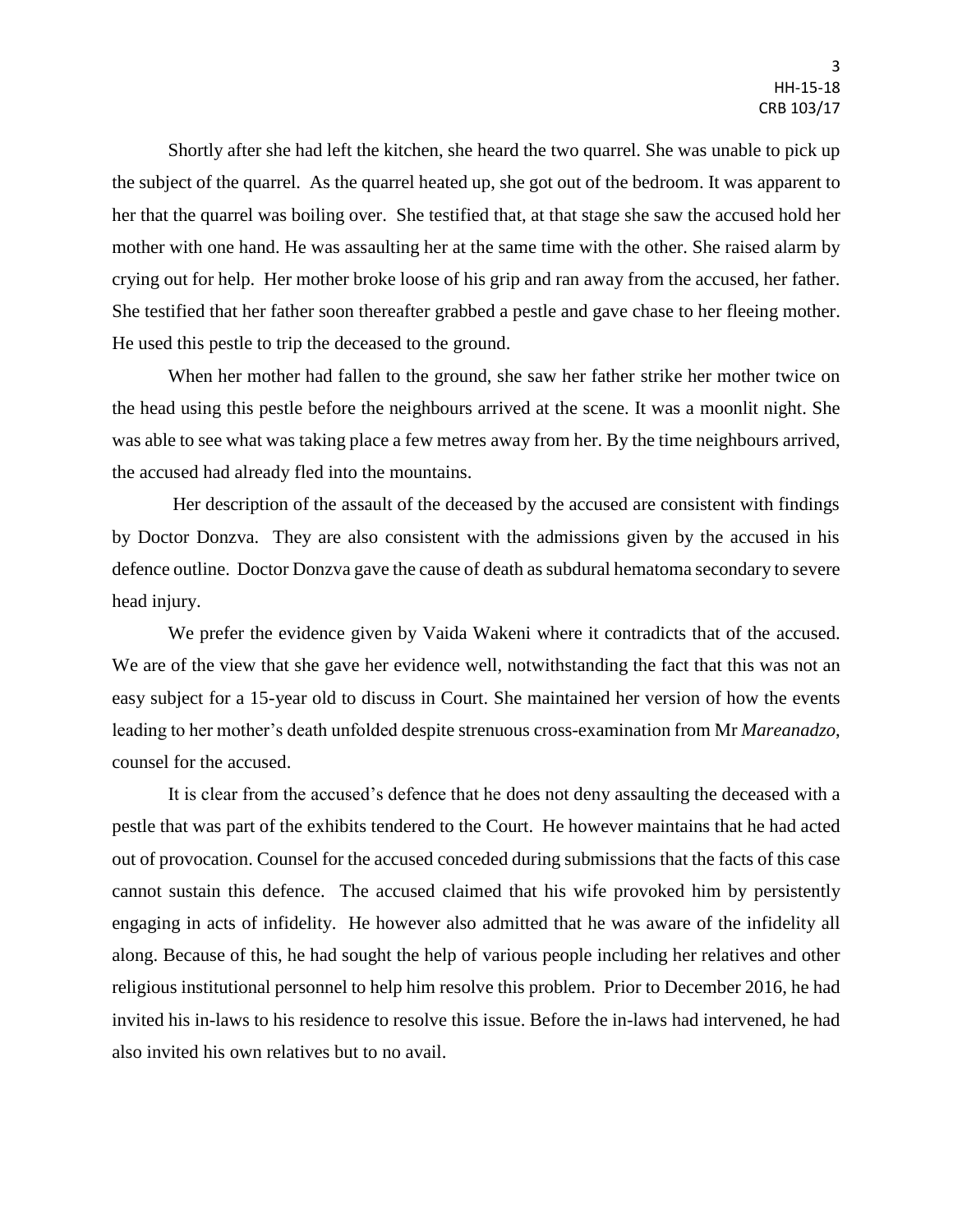What this demonstrates is that he not only knew about his wife's infidelity, but had thus far had tolerated it to that extent. One can infer that he loved his wife hence he had not sought to divorce her. He had spoken to Paul Tinouta, her latest paramour, whom he claimed had invited his wife over to his residence. Had he acted violently against Paul Tinouta on that occasion that would have been understandable since he described the encounter as having been quite provocative. In those circumstances, he would have had reasonable chances of success in raising the defence of provocation.

We do not find that the words attributed to the deceased by the accused on the night of 6 January 2017 constituted sufficient provocation as would have caused a reasonable person in his shoes to have lost all self-control under the circumstances. In the defence submission was reference to gradual provocation. It seems to us that what Counsel was referring to is that accused acted more out of a jealous rage than from provocation. A provocative act is an act which triggers an instant reaction indicating total loss of self-control leading to violence.

In our view, the accused's conduct does not show that prior to  $6<sup>th</sup>$  of January 2017 his wife had conducted herself in a manner that would have triggered total loss of control on his part. The question that remains is whether the accused intended to kill the deceased on the night of 6 January 2016. If he did not intend to do that, whether in assaulting the deceased, the accused realized that by striking her with a pestle, there was a real risk or possibility of death occurring and notwithstanding that realization, he persisted in his conduct.

The accused is a mature church-going man. There is no suggestion that his faculties were impaired by anything other than anger and jealous on the night in question. He would therefore be aware of the consequences of using a pestle of the size which was displayed in Court on someone's head, especially when that person had fallen to the ground. According to him, he struck the deceased twice on the head. We did not hear the accused to say that he did not realize that there was a real risk of death resulting from such conduct. What he did say however was that he did not intend to kill his wife. Intention can be inferred from someone's actions, not what he denies or admits.

We are satisfied that the accused realized that his conduct was so fraught with the danger or the real risk or possibility of death occurring from the assault of his wife using a pestle as he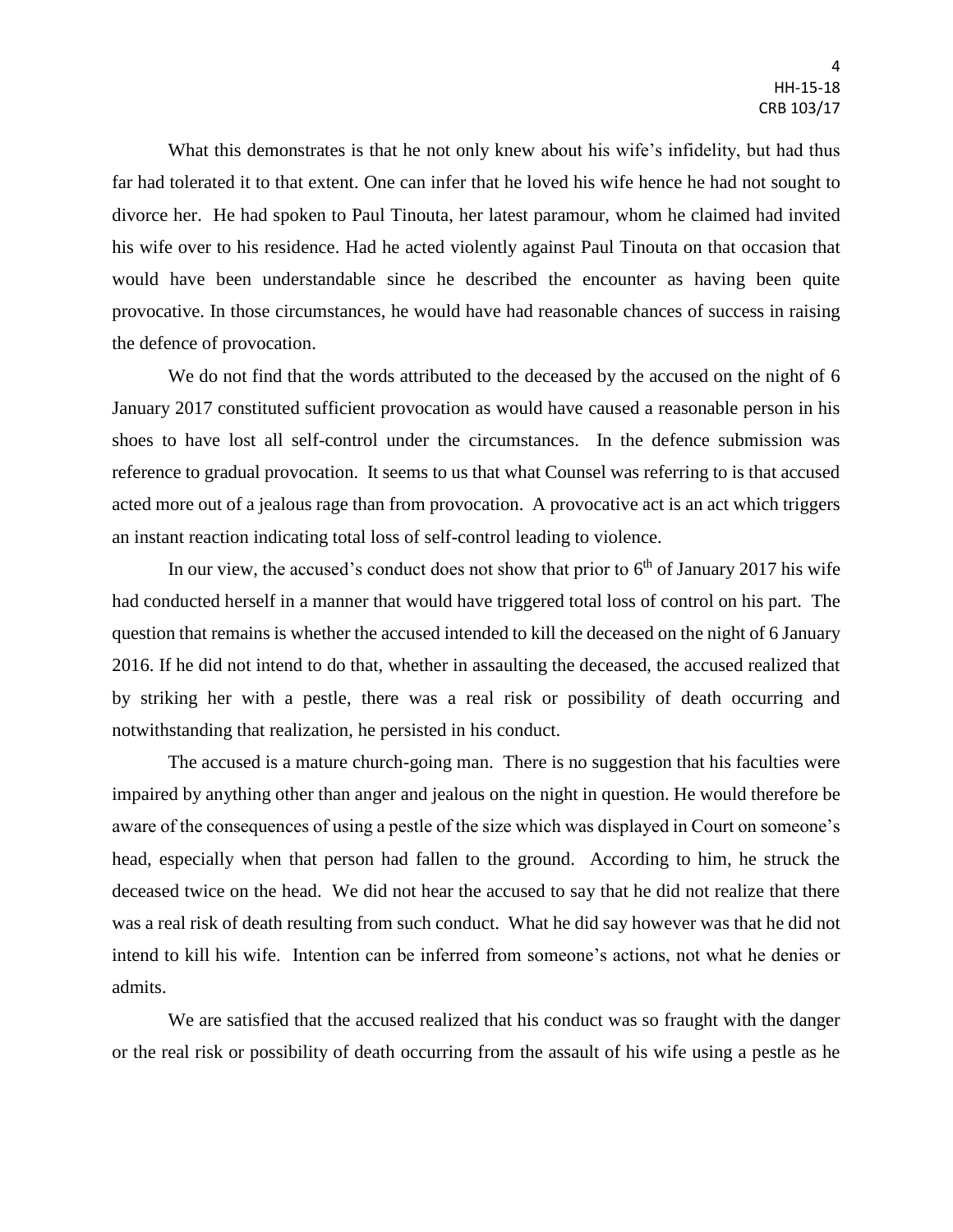did. His flight from the scene immediately thereafter indicates to us the fact that he realized that he may have killed the deceased.

In our view, the State has proved beyond doubt the charge that the accused faces and therefore, the accused is found guilty of murder as defined in s 47 (1) (b) of the Criminal Law Codification and Reform Act, *[Chapter 9:23]*.

#### MRS MATSIKIDZE

The accused is a first offender.

### MITIGATION

#### ADDRESS ON MITIGATION BY MR MAREANADZO

In assessing sentence I would urge this Court to look at the salient mitigatory features which were exposed during the trial, in particular, the undisputed fact that the accused had been living a painful life for a period in excess of six months, where the deceased denied him conjugal rights and for three months immediately preceding her death, he had actually vacated the bedroom altogether. And not only that my lord and gentlemen assessors, accused had the identity of someone who would brag to him and who would come at his residence to openly ask for his wife.

On the fateful day, it would appear from the evidence that the accused's intention predominantly was to try again and salvage his marriage and this is exemplified by the fact that he partook of supper prepared by the deceased. He had to excuse his daughter so that they discuss privately. Although there was no witness except the accused on discussions inside the kitchen. What emerge clearly is that the deceased should have provoked the accused.

## COURT: Did the accused not confide in you what the deceased said?

A. He did, although it was disputed, but he did. So that provocation might have then caused the accused to react the way he did. I would urge the Court to put itself in the shoes of the accused person and then give a sentence which will reflect the fact that the accused was in torture himself. Having spent twenty three years with his wife and only to be treated in that fashion, not from the fact that he had committed adultery himself, but for the fact that the wife had suddenly saw someone, although that does not belittle the fact that the accused has been convicted of a serious offence, the Court should also look at the fact that the accused's family is now basically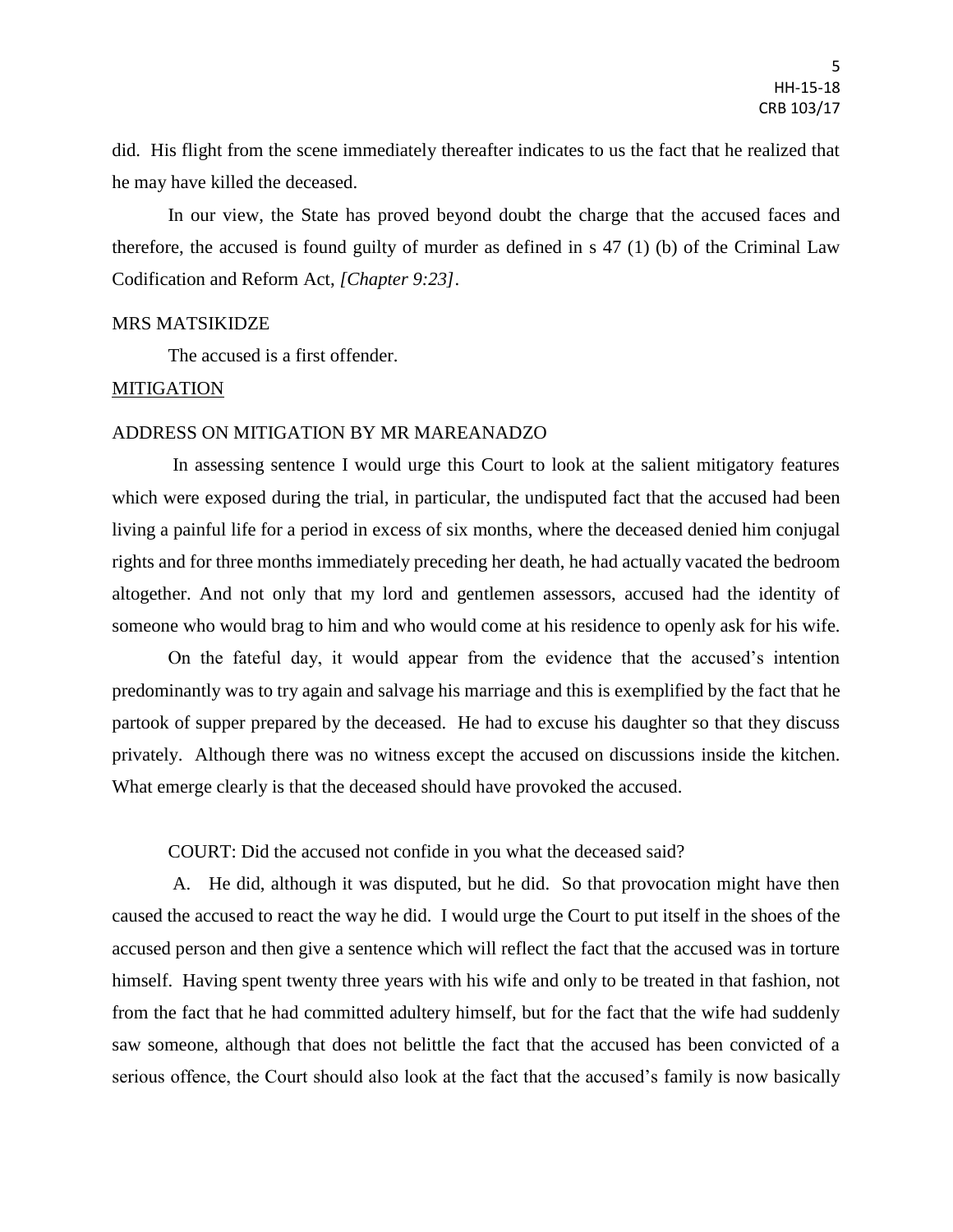scattered. Though one may successfully argue that he is responsible for it, the Court cannot lose sight of the fact that this is also the source of his misery.

I will urge the Court to give a sentence which will allow the accused to pick whatever pieces would be available to him and try to unify his family upon release. Those would be my submissions in mitigation.

# MRS MATSIKIDZE ADDRESSES THE COURT IN AGGRAVATION OF SENTENCE:

 In aggravation the State will submit that life was lost in very unnecessary circumstances. All we have is an accused person, who was insanely jealous and insecure and had never once found the deceased in a compromising position. Even if it were to be accepted that the deceased may have practiced infidelity, my lord and gentlemen assessors the State would submit that many, many people have walked away from unhappy marriages and are alive today or had died of natural causes.

I would also point out that domestic violence is on the increase. In every circuit this year, the Court has had to deal with at least one case of domestic violence. There are ever increasing cases of such violence and mostly, violence perpetrated by husbands against their wives. It is sad that the deceased lost her life at the hands of the one person that she would have expected to protect her.

The accused is said to have headed a group of Evangelists in the United Methodist Church. I would say he did not act in a manner a religious person would be expected to behave. Admitted, the children of the deceased and accused are now orphans, but it is clearly the hand-work of the accused person.

The sentence that the Court will impose therefore should be one that will deter others of like mind. Man that take away the lives of their wives rendering their children practical orphans. My lord and gentlemen assessors, in view of the gravity of the offence, the state is of the view that a sentence in the region of 20 to 25 years would meet the justice of the case and register society's collective abhorrence to domestic violence. Those will be my submissions my lord and learned assessors.

## S E N T E N C E:

In assessing sentence I take into account all what your Counsel has submitted on your behalf in mitigation. Clearly, the evidence shows that you were living in an unhappy marriage and